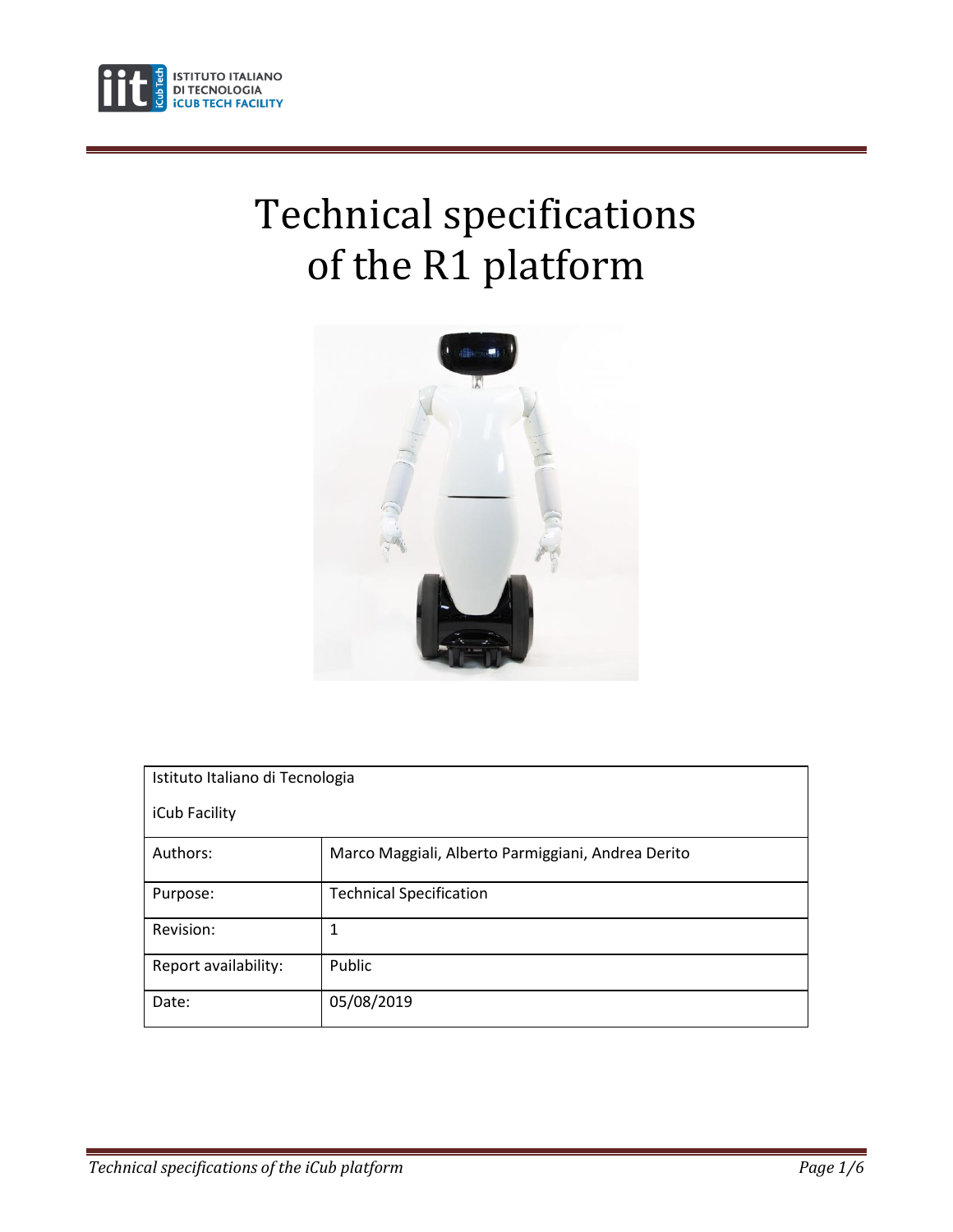

### **CONTENTS**

| $\mathbf{1}$   |       |  |  |  |
|----------------|-------|--|--|--|
| $\overline{2}$ |       |  |  |  |
| 2.1            |       |  |  |  |
|                | 2.1.1 |  |  |  |
|                | 2.1.2 |  |  |  |
|                | 2.1.3 |  |  |  |
|                | 2.1.4 |  |  |  |
|                | 2.1.5 |  |  |  |
|                | 2.1.6 |  |  |  |
|                | 2.1.7 |  |  |  |
|                | 2.1.8 |  |  |  |
|                | 2.1.9 |  |  |  |
| 2.2            |       |  |  |  |
| 2.3            |       |  |  |  |

# <span id="page-1-0"></span>1 CHANGE LOG

| Revision | Date       | Changes        |
|----------|------------|----------------|
| 1.0      | 05/08/2019 | First revision |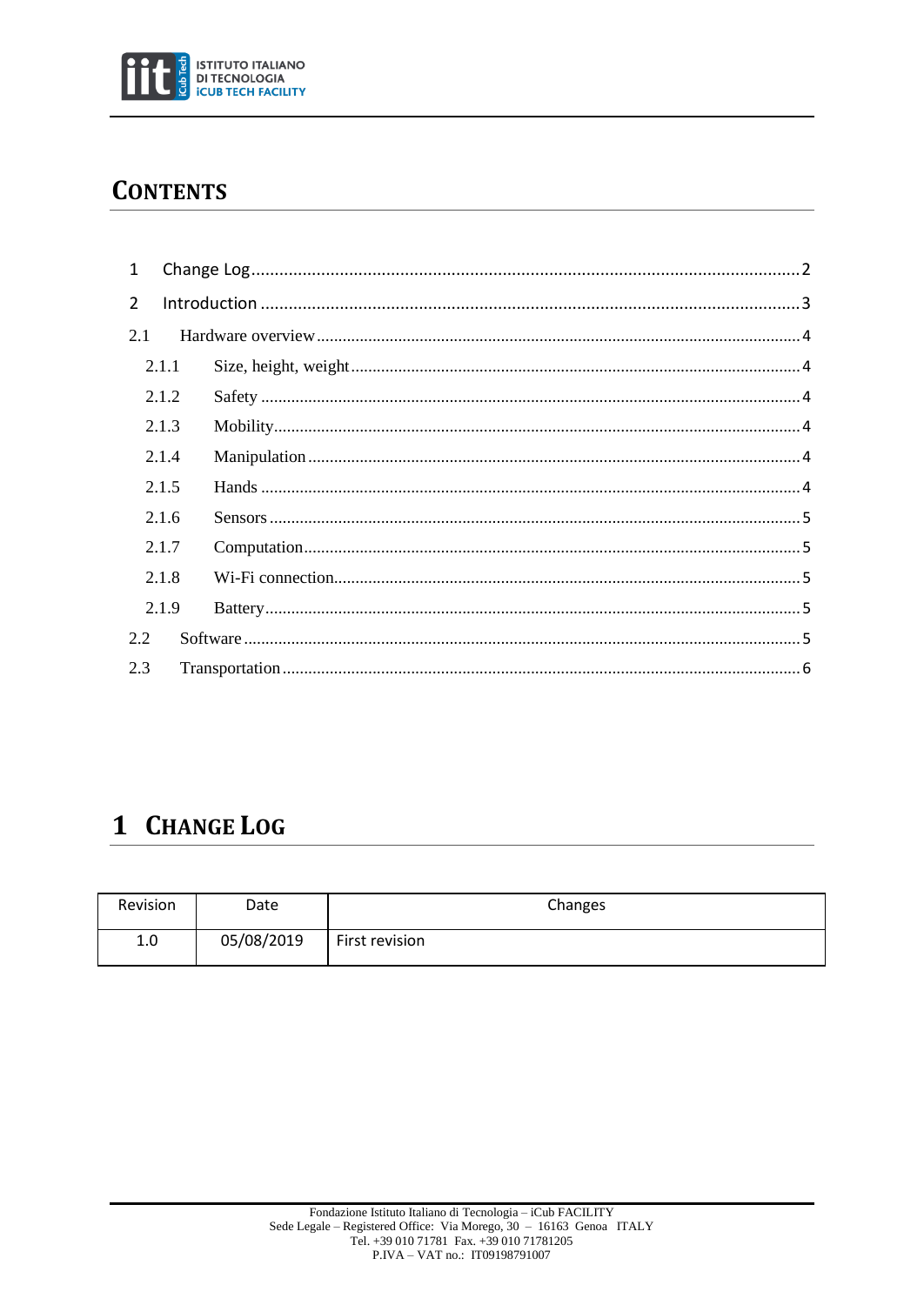

## <span id="page-2-0"></span>**2 INTRODUCTION**

The main features of R1 robotic platform prototype are briefly sketched out hereafter. It is worth noting that pictures, and related description, are based on the previous release, the so-called R1 mark 1, since R1 mark 2 has not yet been manufactured at the time when this document is drafted.

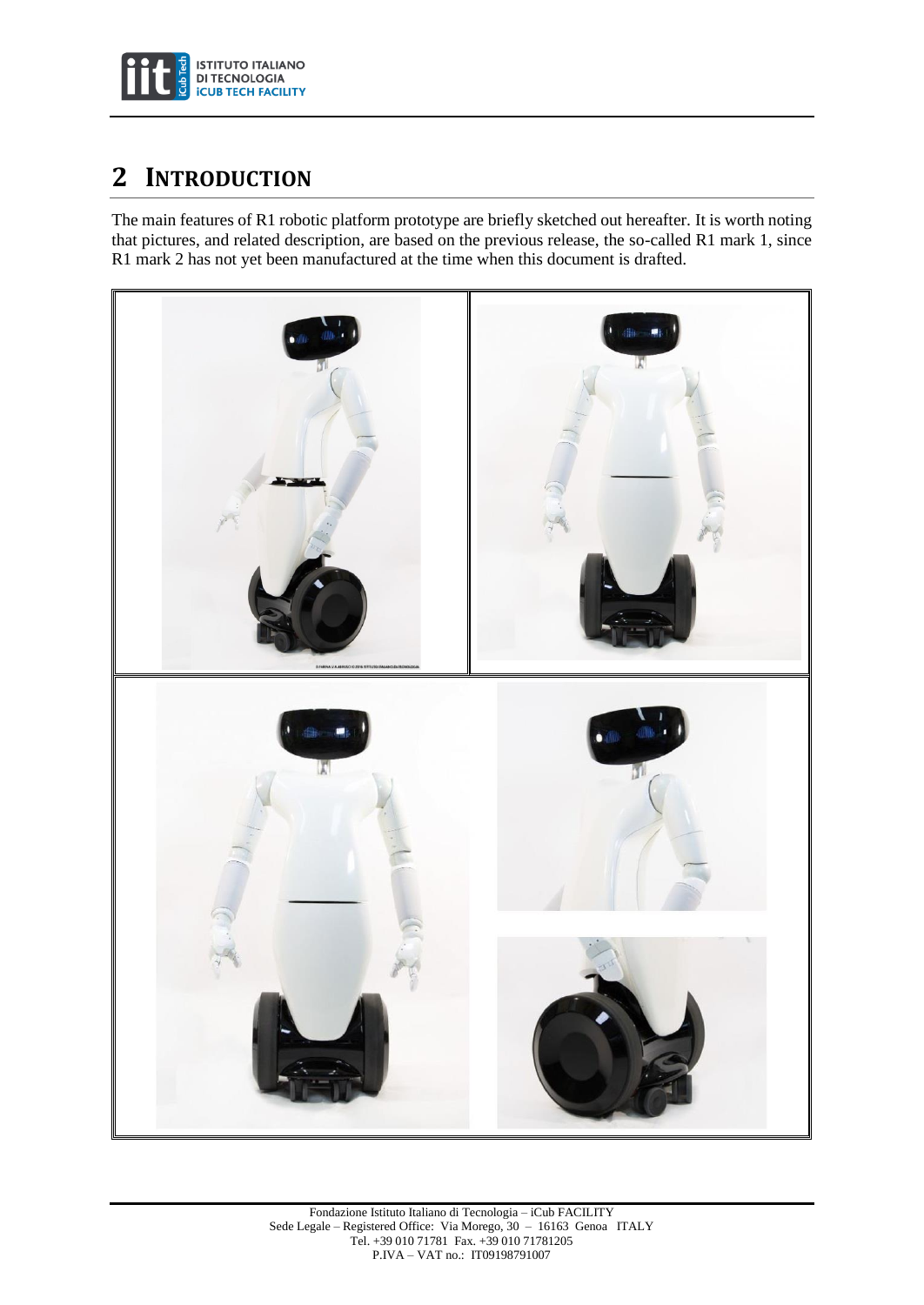

#### <span id="page-3-0"></span>**2.1 HARDWARE OVERVIEW**

#### <span id="page-3-1"></span>**2.1.1 Size, height, weight**

#### *2.1.1.1 Height*

The robot is 1.2m tall. The robot torso is equipped with a mechanism that allows it to vary its height from a minimum of 1.15m to a maximum of 1.35m.

#### *2.1.1.2 Small footprint*

The footprint of the robot is a rectangle 400mm wide and 350mm long. The support area of the robot is widened with three 75mm pivoting castor wheels.

#### *2.1.1.3 Weight*

The robot weighs 51kg in total (including batteries).

#### <span id="page-3-2"></span>**2.1.2 Safety**

The robot is designed for safe human-robot interaction. All arm joints are equipped with a very simple overload protection device that acts as a safety clutch that provides inherent safety.

On top of this, the robot is equipped with active force-torque control. The robot exploits the data measured by two six-axis force torque sensors in its arms, to generate safe and compliant motions.

The robot has an emergency stop button operating in conformance with the ISO13482 standard.

Furthermore, the robot has completely closed covers with no pinch points.

#### <span id="page-3-3"></span>**2.1.3 Mobility**

The robot moves by means of two driving wheels. Its maximum speed is limited to 0.6m/s in software.

#### <span id="page-3-4"></span>**2.1.4 Manipulation**

The robot has two eight-degree of freedom (DOF) arms. The target payload of the robot arm is 1kg with arms stretched reaching at a 0.6m distance from the robot body. Higher payloads are obtainable at shorter distances.

The robot has a special torso mechanism, which allows it to adapt its height to the height of the surface on which it is possibly manipulating. The height of the robot can vary by 200mm.

The robot hand was designed to allow opening of different types of doors (doors with handles, doors with push bars, etc.).

#### <span id="page-3-5"></span>**2.1.5 Hands**

The robot has two four-DOF, two degrees of actuation (DOA) hands. The hands are equipped with distributed pressure sensors, joint angle encoders and series elastic actuators to allow monitoring of the gripping force. The tip force of the hands is approximately 20N.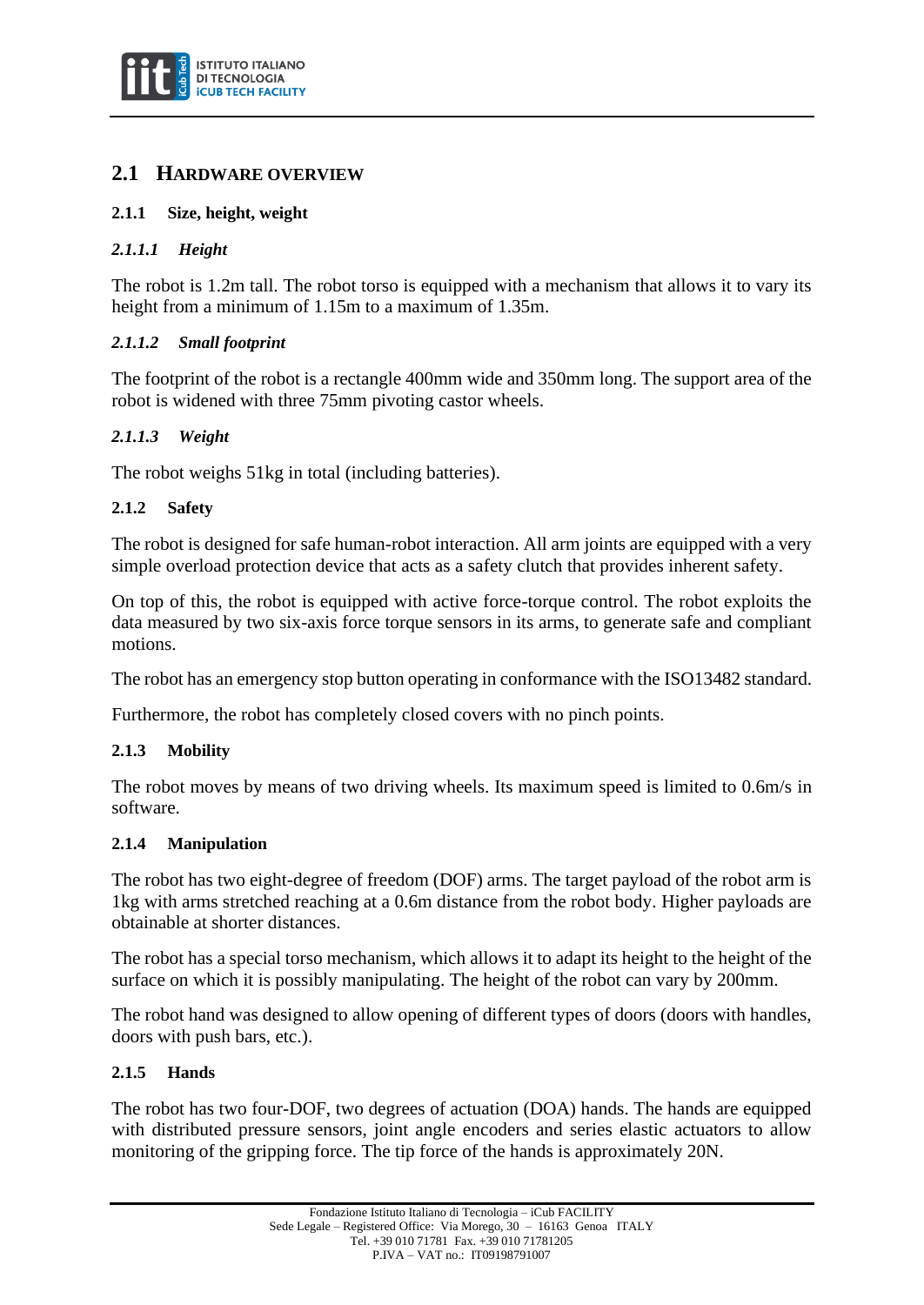

#### <span id="page-4-0"></span>**2.1.6 Sensors**

#### *2.1.6.1 Joints and body*

The robot configuration is measured and controlled by means of joint position encoders.

Most motor control boards sport embedded accelerometers and gyroscopes, which allow to monitor the state of the robot and to identify the occurrence of unplanned impacts.

The hands of the robot are equipped with IIT's proprietary pressure-sensitive skin technology.

The robot has two six-axis force-torque sensors installed in its arms to measure and control physical interaction.

#### *2.1.6.2 Head*

The robot has a two-DOF head that is equipped with sensors and devices for HRI.

The robot mounts an XtionPro Live RGBD sensor, for depth sensing. Higher performance depth sensors are being tested and may be provided in a number of optional variations.

The video system is based on the Leopard Imaging OV580 twin camera module and allows for multiple configurable video resolutions and sampling rates.

The head also integrates two microphones, a loudspeaker and a special, custom designed, programmable RGB LED matrix.

#### *2.1.6.3 Mobile robot base*

The robot base is equipped with a Robopeak RPLidar laser sensor.

#### <span id="page-4-1"></span>**2.1.7 Computation**

The robot has two Nano-ITX i7 computing units and a MYIR Xilinx based Z-turn board.

#### <span id="page-4-2"></span>**2.1.8 Wi-Fi connection**

The robot is equipped with the EA-AC87 ASUS 5 GHz Wireless-AC 1800 access point.

#### <span id="page-4-3"></span>**2.1.9 Battery**

The robot is equipped with an on-board battery on its base. The robot is designed to allow for three hours of operation. The robot has two power buses, at 24V and 12V respectively, plus an additional low voltage bus for the computing units.

#### <span id="page-4-4"></span>**2.2 SOFTWARE**

#### *2.2.1.1 Open source*

The robot is shipped with Open Source APIs for YARP, a lightweight middleware employed on the iCub platform. Interface to ROS is possible via dedicated protocols.